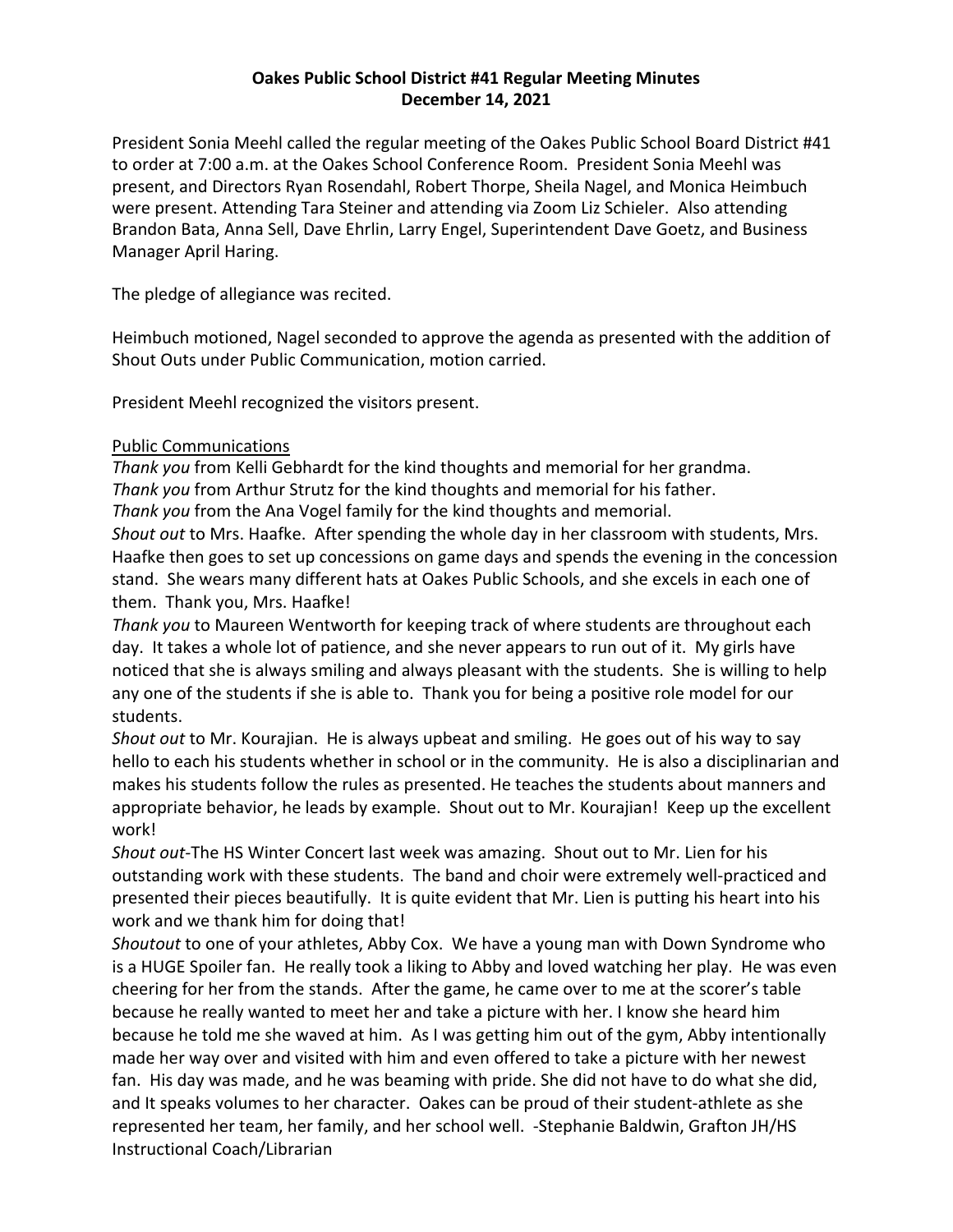# Reports

Reviewed and discussed the department reports. Nagel motioned, Rosendahl seconded to approve administration reports as presented, motion carried.

### Action Items

*Phone Policy Survey* was reviewed. The results support cell phones to be allowed in school per current school policy. Principal Bata highlighted the current allowable cell phone use procedure per Student Handbook. No action was taken.

*First Reading 2022-23 Calendar*, Thorpe motioned, Rosendahl seconded to approve the version of 2022-23 Calendar allowing earlier graduation and still following the SRCTC proposed calendar for first reading, motion carried.

*Facilities Assessment* was requested from an architect to review the conditions of the building. Goetz reported the need to organize and prioritize improvement and maintenance projects. An assessment was completed seven years ago and will be reviewed instead of constructing a new one. The Facilities Committee will work on updating the assessment and creating plans. No action is required at this time.

### School Policy Review

*First Reading*, Heimbuch motioned, Thorpe seconded to approve first reading of amendments for policies ABBB-Community Use of District Property, FEE-Student Organizations, FFK-Suspension & Expulsion, and FGA-Student Education Records & Privacy, motion carried. *First Reading and Adoption*, Nagel motioned, Rosendahl seconded to approve first reading amendments and waive second reading adopting policies FFG-Student Assemblies, FFK-BR-Suspension & Expulsion, FG-Student Rights & Responsibilities, FGA-BR1-Student Education Records Access & Amendment Procedures, and FGA-BR2-Criteria for Approving & Denying Directory Information & PPI Release Report, motion carried.

### Minutes and Financial Reports

Rosendahl motioned, Heimbuch seconded to approve the minutes November 9, 2021, regular meeting as presented with corrections, motion carried.

Nagel motioned, Thorpe seconded to approve the revenue, expense, reconciliation, and balance sheet reports, motion carried.

### Bills

Heimbuch motioned, Nagel seconded, to approve the schedule of bills totaling \$333,538.84, motion carried.

2080 MEDIA INC \$2,500.00, A & B BUSINESS \$4,855.22, ACTIVE ARTS \$428.00, ALLARD TROPHY \$16.00, ALZHEIMERS ASSOCIATION MN-ND CHAPTER \$2,576.42, APPLE COMPUTER \$447.95, ARAMARK \$373.77, B&B GARDENS \$87.99, BATA, ALICIA \$70.00, BOUND TO STAY BOUND BOOKS \$525.22, BSN SPORTS \$4,437.12, CASEYS \$1,148.64, CENTRAL VALLEY HEALTH DISTRICT \$140.00, COCA COLA BOTTLING \$766.50, CORNER C-STORE \$42.93, CRANE MERCHANDISING SYSTEMS \$25.90, DAKOTA IMPROVEMENT \$85.00,DAKOTA WATER SOLUTIONS \$150.00, DAKTRONICS \$840.00, DPI \$87.96, DICKEY COUNTY TREASURER \$5,579.04, DICKEY RURAL NETWORKS \$1,875.91, DRAIN SERVICES INCORPORATED \$40,875.00, ECKROTH MUSIC COMPANY \$52.14, ECONOMY PROPANE \$459.69, EDUTECH \$40.00, ESJD-BISMARCK \$2,660.99, FAULKTON INN \$623.00, FOLLETT SCHOOL SOLUTIONS \$380.58, FUNDRAISING MANAGER \$14,249.20, GACKLE,JOSH \$186.53, GERRELLS SPORTS \$52.00, ITHREEG MEDIA \$100.00, JAMESTOWN PUBLIC SCHOOLS \$50.00, JOHNSON, KATIE \$120.00, KNODEL, BOBBY \$750.04,